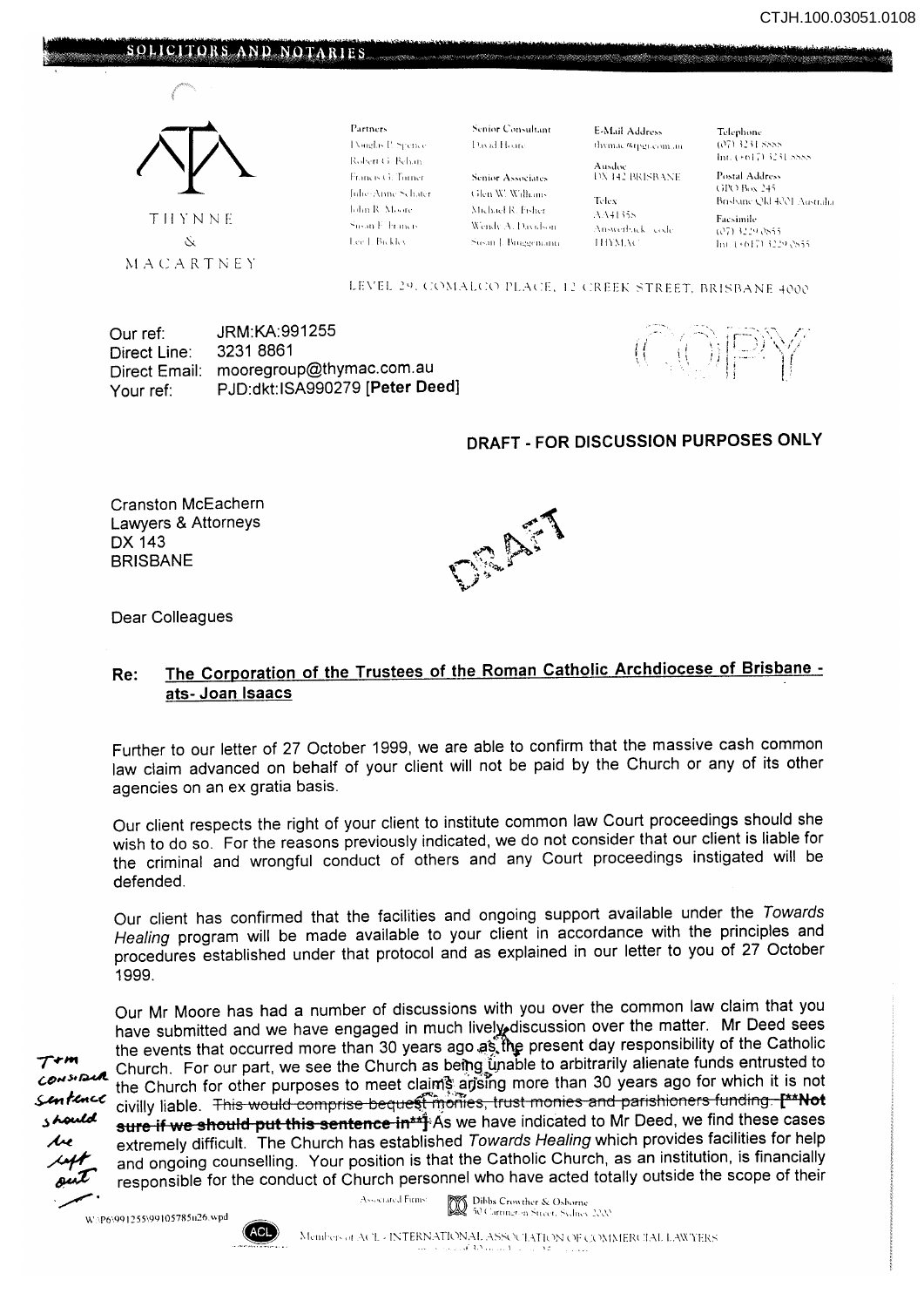#### Cranston McEachern

authority and in total breach of the duties entrusted to them and in complete contradiction to the teachings of the Church. It is on this issue of civil compersation, that we respectfully differ. The media, of course, does not make a distinction so fat as individual wrongful conduct is concerned. The media and many "no win/no pay" lawyers generalise that such conduct is in fact conduct of the "Church". From a civil liability point of view, that is obviously incorrect.

In our present society, "human beings" (whether they assume duties as Priests, doctors, nurses, social workers, solicitors, teachers, judicial officers, cricket umpires from Tasmania or clerical workers from anywhere in the world) who pursue their own wrongful agenda must face the criminal and civil consequences of their actions personally. For their crime, they can be prosecuted, even a very long time after the event has occurred and even in circumstances where the guilty parties have rehabilitated and re-established themselves in society with an otherwise unblemished record. As the sentencing Judge in Derriman's case commented:-

"There is much truth in Lord Chancel/or Bacon's aphorism, 'Swift Justice is Best'. Retribution in this case, though slow, was sure; the proverbial chickens have come home to roost". [over 30 years in Oerriman's case]

One sees many cases where individuals act wrongly and abuse trust to perpetrate their wrongful conduct. We emphasise that it is "human beings" rather than the category of "Priests", "Judges", "doctors", "parents" or "cricket umpires" or whoever. No matter what position in life they occupy, they are personally responsible for their wrongful actions.

In the case of Derriman, you suggest that some Church officers had prior notice. The material on which you rely does not, in our view, establish that at all, quite aside from the unfair oppressiveness and prejudice that is brought about by an inability to investigate such assertions some 30 years later because the people referred to have since passed away. Prejudice of this kind is a ground in itself for there to be a permanent stay of such civil litigation. This complicates legal consideration of these matters even further.

You will appreciate that in a general sense, we have found this matter incredibly difficult. We are quite confident as to the legal position, but even the "moral" position leads us to the conclusion that not only is your client a "victim", so too is the Church, its Priests and Church members. All of the tremendously good social welfare and religious objectives sought to be achieved as part of the mission of the Church suffer as a consequence of offenders' serious and unacceptable conduct which has given rise to enormous public "back lash".ੱ The offenders have caused serious harm to a great many people as a result of their disgraceful and criminal actions. One of the big problems we see from an analysis of these cases is that offenders frequently present as respectable and caring people, seemingly quite exemplary (in their public life. This makes early detection very difficult and our system of presumed innocence until proven guilty also adds to the dilemma.

All in all, these issues present a problem incapable of solution. The Towards Healing program has been a very positive initiative but the issue of civil damages compensation is entirely problematic for a whole range of accountability issues not readily appreciated and which, understandably, are of no interest to you, but are of very real legal and ethical concern for the Church and its agencies.

#### **SUMMARY**

The issue of civil liability and responsibility for the wrongful, disgraceful and independent actions of others is complex. The Brisbane Archdiocese offers its support in the Towards Healing program to your client but it cannot offer an ex gratia payment of the substantial common law payment that is sought with respect to Derriman.